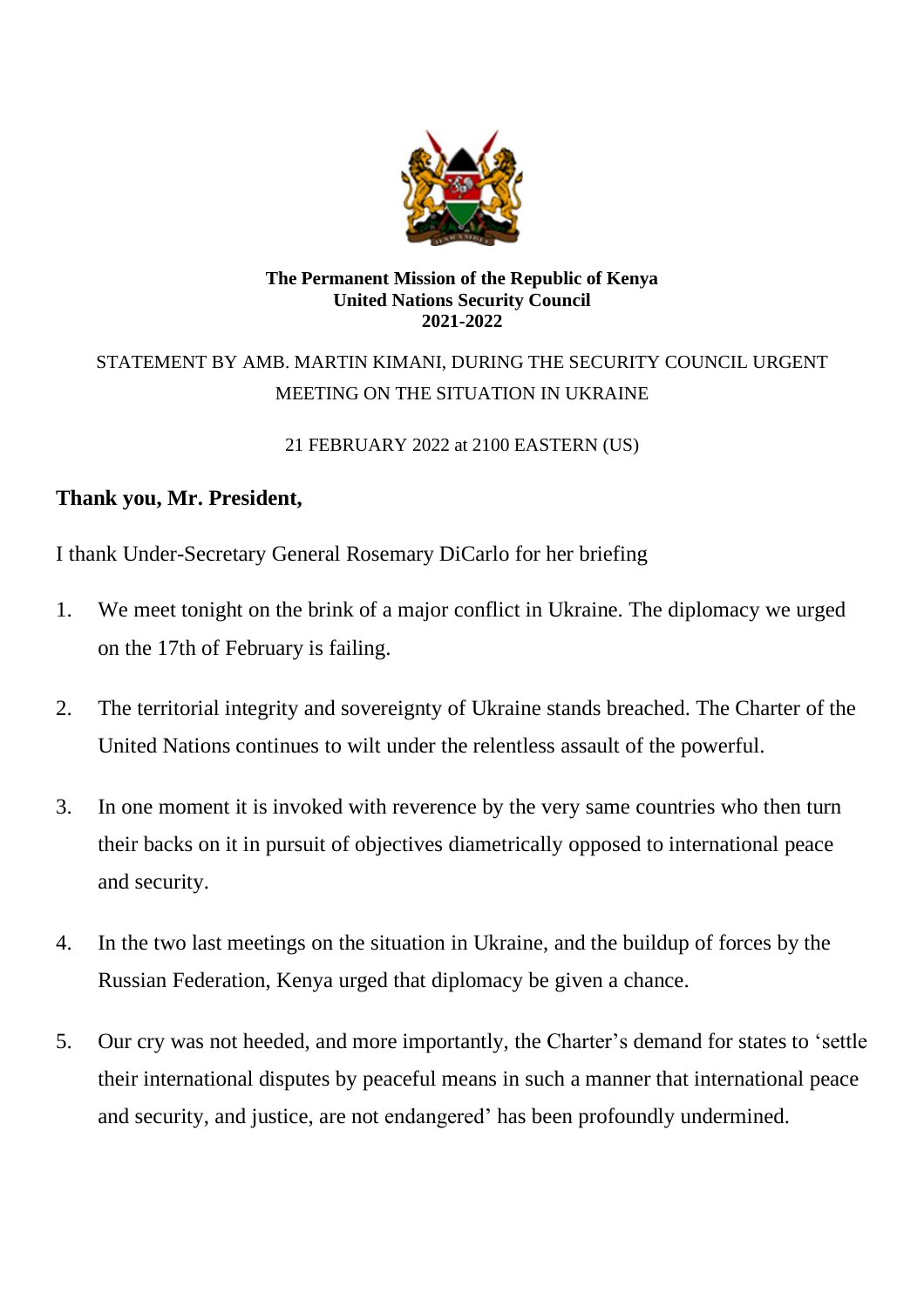- 6. Today, 'the threat or use of force against the territorial integrity or political independence of Ukraine' has been effected.
- 7. Kenya is gravely concerned by the announcement made by the Russian Federation to recognise Donetsk and Luhansk regions of Ukraine as independent states.
- 8. In our considered view, this action and announcement breaches the territorial integrity of Ukraine.
- 9. We do not deny that there may be serious security concerns in these regions. But they cannot justify today's recognition of Donetsk and Luhansk as independent states. Not when there were multiple diplomatic tracks available and underway that had the ability to offer peaceful solutions.

## **Mr President,**

- 10. Kenya, and almost every African country, was birthed by the ending of empire. Our borders were not of our own drawing. They were drawn in the distant colonial metropoles of London, Paris, and Lisbon with no regard for the ancient nations that they cleaved apart.
- 11. Today, across the border of every single African country live our countrymen with whom we share deep historical, cultural and linguistic bonds.
- 12. At independence, had we chosen to pursue states on the basis of ethnic, racial or religious homogeneity, we would still be waging bloody wars these many decades later.
- 13. Instead, we agreed that we would settle for the borders that we inherited. But we would still pursue continental political, economic and legal integration. Rather than form nations that looked ever backward into history with a dangerous nostalgia, we chose to look forward to a greatness none of our many nations and peoples had ever known.